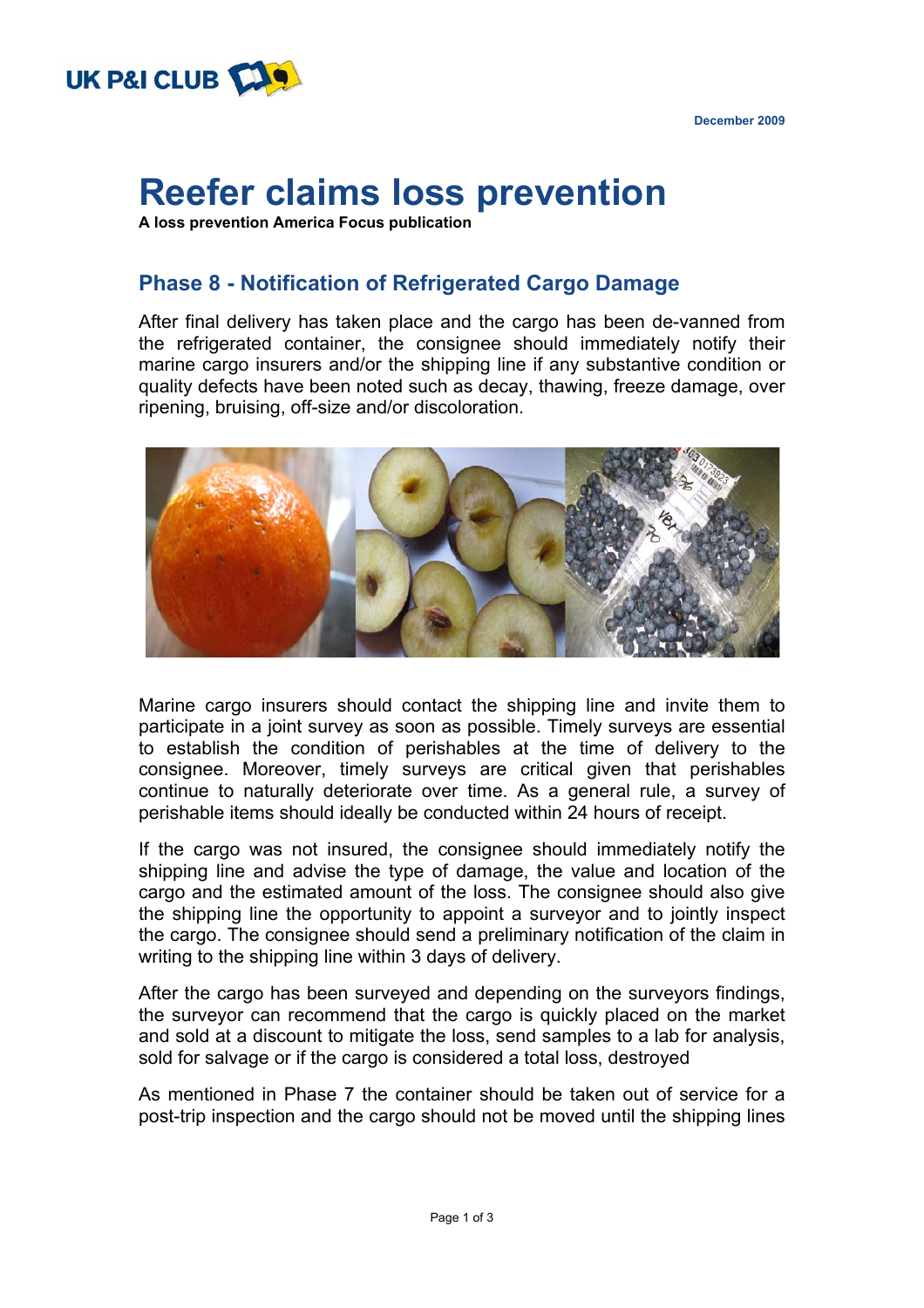surveyor has attended and inspected both the refrigerated container and cargo.



The shipping line should immediately set up a claim file and begin to obtain the following documents from their internal and external sources:

- Original bill of lading (the one used to effect delivery)
- Shippers commercial invoice and packing list
- Delivery receipt and de-vanning tally with reefer container seal noted
- Paid customs entry form
- Reconditioning or repair invoices, if applicable
- Survey with good quality photos
- Original subrogation form for assured properly dated and identifying the insurer
- Pre-trip inspection report
- Refrigerated containers micro-processor (data logger) download covering the entire transit with temperature records, alarms, event log and computerized pre-trip
- Partlow charts covering the entire transit
- Load and discharge port yard monitoring records
- Vessel reefer container monitoring records
- Controlled atmosphere, modified atmosphere or fresh air exchange records
- Equipment interchange receipt (EIR) showing the condition of the container at time of delivery to the load port (EIR full in) and pick up from the discharge port (EIR full out)
- Salvage invoice/receipt if the cargo was salvaged or auctioned away
- If the claim is for damaged cargo for which no salvage value is allowed. request a certificate of destruction (where cargo is declared a total loss and subsequently destroyed)